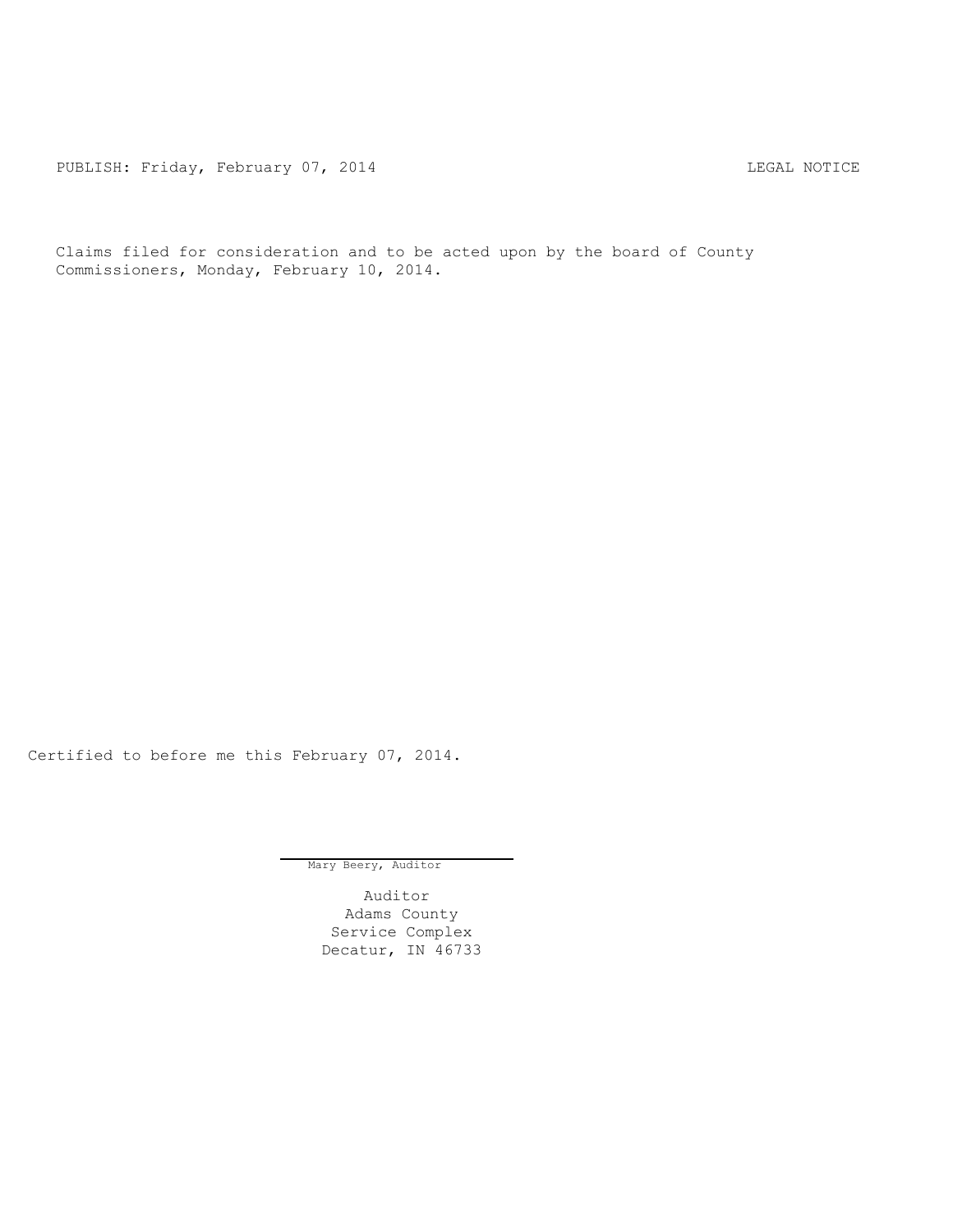

## **Claims Docket for Newspaper Adams County, Indiana**

## For Period: **1/14/2014** to **1/27/2014**

*313 W. Jefferson St. Decatur, IN 46733 (219) 724-2600*

## Date Claims to be Paid: **2/10/2014**

| <b>Vendor</b>                         | Amount    | <b>Vendor</b>                          | Amount    |
|---------------------------------------|-----------|----------------------------------------|-----------|
| Adams Memorial Hospital               | 33,107.87 | Indiana Michigan Power                 | 281.86    |
| American Wire Rope & Sling            | 2,168.64  | Arnold Lumber Co., Inc.                | 60.24     |
| Barker And Sons Wrecker S             | 2,555.00  | Berne Tri-Weekly News                  | 19.28     |
| Suburban Propane LP                   | 44.00     | Cintas Location #338                   | 45.00     |
| City Of Berne                         | 1,200.00  | City Of Decatur                        | 2,636.53  |
| <b>Complete Printing Service</b>      | 818.71    | Computer Systems, Inc.                 | 10,450.00 |
| Decatur Daily Democrat                | 378.62    | MAXIMUS Consulting Services, Inc.      | 1,800.00  |
| Douglas L. Bauman                     | 115.00    | Gordon Food Service                    | 2,025.68  |
| Graybar                               | 558.78    | Jan Smith                              | 20.00     |
| Joe Spaulding                         | 110.00    | K-Mart                                 | 204.93    |
| Mark S. Gresla, MD                    | 420.25    | Maumee River Basin Commission          | 11,272.00 |
| Monroe Water Department               | 120.00    | Nipsco                                 | 6,076.58  |
| Piqua Repair Inc.                     | 2,100.00  | Portland Motor Parts, Inc.             | 292.91    |
| Quill Corporation                     | 81.96     | Rhonda L. McIntosh                     | 27.72     |
| Ronnie L. Smitley                     | 50.00     | Roto-Rooter                            | 200.00    |
| Teryl R. Smith                        | 30.06     | Print Shop                             | 149.04    |
| Top Supply Company                    | 115.03    | Tri-State First Aid                    | 30.20     |
| Victoria Ellis                        | 20.00     | West Payment Center                    | 2,145.00  |
| Witham Toxicology Laboratory          | 1,876.00  | CenturyLink                            | 3.43      |
| Gary Teeple                           | 20.00     | <b>Adams County Highway Department</b> | 2,041.12  |
| Adams County Automotive Supply, Inc.  | 416.90    | Mary Baker                             | 87.65     |
| Rekeweg, Shane                        | 20.00     | Bluhm & Reber                          | 180.00    |
| B Secure Alarm Systems, Inc.          | 3,600.00  | Don Myers Plumbing                     | 431.54    |
| IN Council Of Juvenile & Family Court | 195.00    | Jackson Oil & Solvents, I              | 515.60    |
| Berne Chamber Of Commerce             | 240.00    | Bob's Locksmith Shop                   | 18.00     |
| Rhonda Kahlert                        | 974.86    | Richard Clutter                        | 20.00     |
| Chad W. Sprunger                      | 945.09    | Tom Magnan/Special Needs               | 22.48     |
| Matthew Bender                        | 91.08     | Harvest Land Co-op                     | 1,952.45  |
| Wal-Mart                              | 23.82     | Adams County Truck Repair, Inc.        | 2,808.85  |
| Advanced Imaging Solutions, Inc.      | 182.65    | OnlyInternet.Net Broadband & Wireless  | 306.00    |
| Impac                                 | 104.00    | Leslie W. Marckel                      | 20.00     |
| Indiana Vector Control Association    | 130.00    | <b>ERS Wireless Communications</b>     | 1,089.50  |
| Kim A. Fruechte                       | 20.00     | Troyer's Market LLC                    | 1,894.16  |
| Edwin Ford                            | 20.00     | Bi-County Services, Inc                | 3,276.00  |
| Deb Stevens                           | 44.88     | Robert Barger                          | 20.00     |
| Deborah A. Schantz                    | 328.60    | Daniel J. Michaels                     | 20.00     |
| Henry R. Mayer                        | 20.00     | Verizon Wireless                       | 870.79    |
| <b>Stationair's Express</b>           | 1,655.05  | Landon Patterson                       | 546.19    |
| CDW Government, Inc.                  | 3,012.18  | Kevin G. Wellman                       | 20.00     |
| Microvote General Corporation         | 9,500.00  | Gregory A. Cook                        | 20.00     |
| LBH Chemical & Industrial             | 1,033.55  | Fort Wayne Medical Laboratory Corp     | 24.00     |
| Indiana Clerk's Association           | 355.00    | RICOH USA, INC.                        | 208.55    |
| Office Depot                          | 338.27    | Decatur Ace Hardware                   | 759.05    |
| WM Imaging Solutions, Inc.            | 30.00     | Forensic Fluids Laboratories           | 1,000.00  |
| First Response                        | 75.78     | Ed J Hermann & Assoc.                  | 150.00    |
| Timothy L. Barkey                     | 672.63    | Global GOV/ED Solutions Inc.           | 3,067.70  |
| Kevin Nussbaum                        | 20.00     | Anna Steiner                           | 50.00     |
| Amy Rumschlag                         | 24.00     | Central Customer Charges               | 208.92    |
|                                       |           |                                        |           |